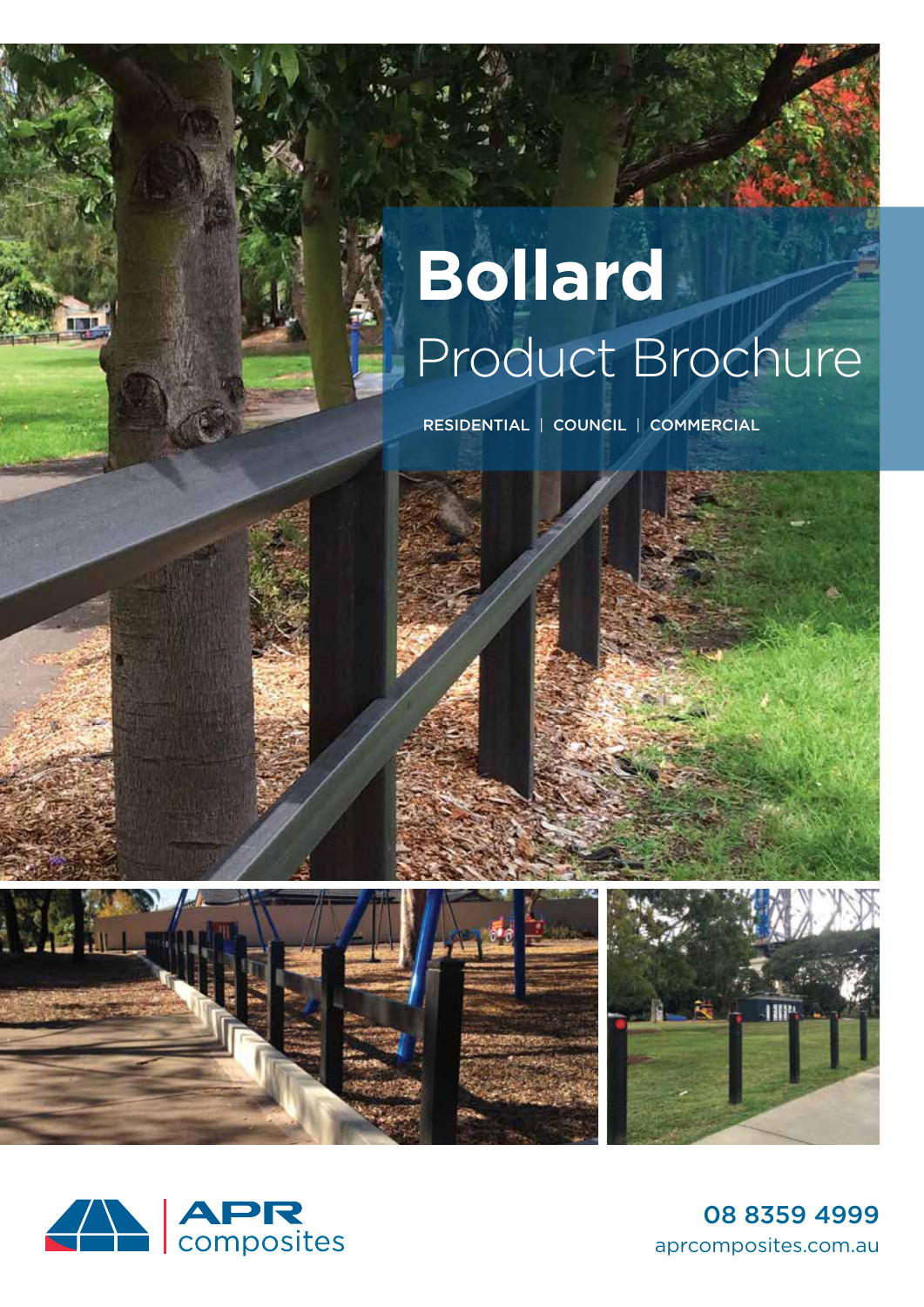

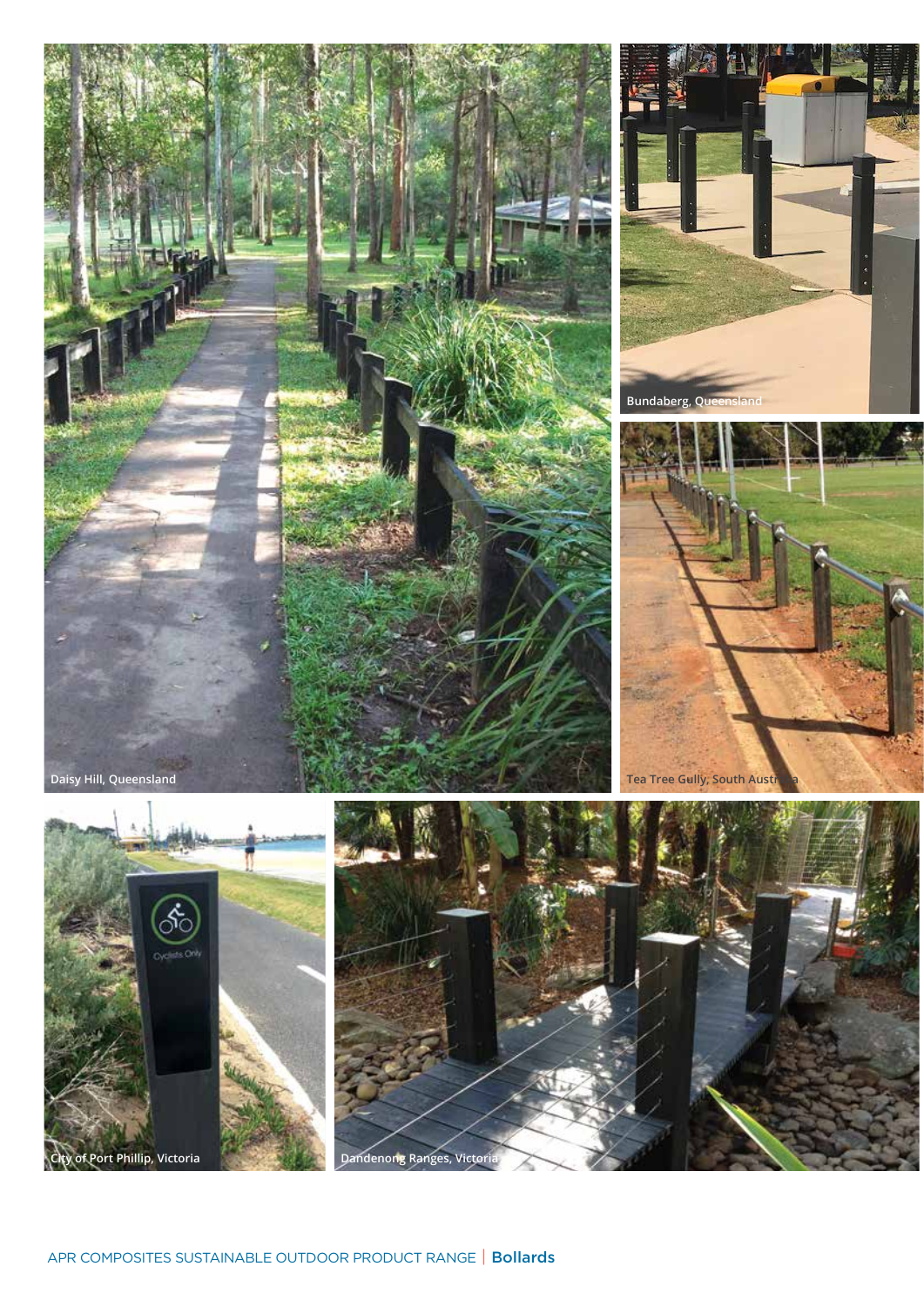



APR Composites range of bollards are manufactured utilising recycled and reclaimed materials. They will not rot, rust, splinter or leach chemicals into the environment, therefore providing the perfect long-term, environmentally sound solution for delineating pedestrians and vehicles.

APR Composites extensive range of bollards offer both visual appeal and durability and include round, square and rectangular profiles. Some bollards are also offered as a hollow profile, allowing a cost-effective option which is also lighter and easier to handle.

All APR Composites products are custom designed, engineered and manufactured in Australia to your specific needs, which means you get exactly what you need with *no waste*. They are also easy to install and require very little maintenance, if any at all.